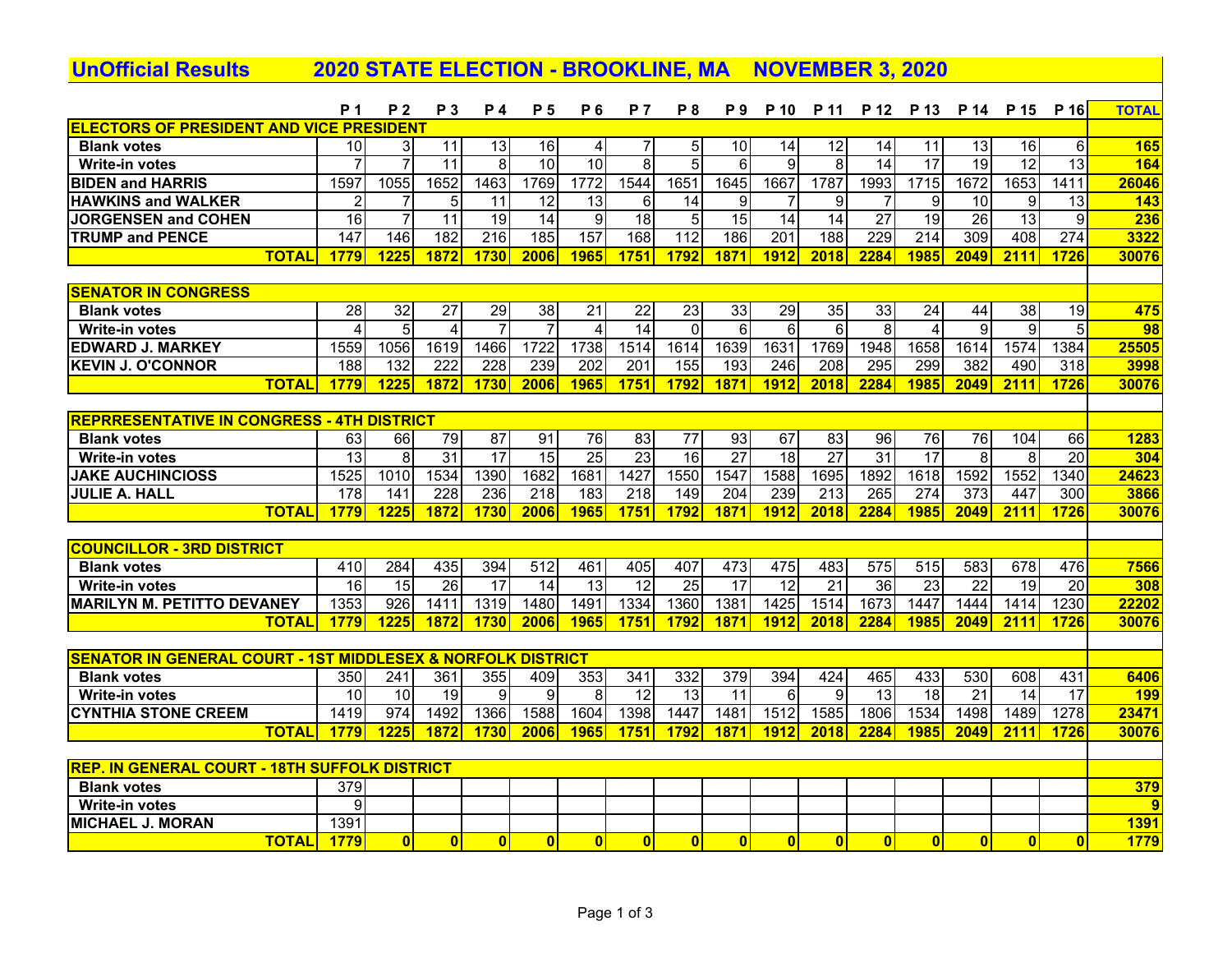## **UnOfficial Results 2020 STATE ELECTION - BROOKLINE, MA NOVEMBER 3, 2020**

|                                                      | <b>P</b> 1       | P <sub>2</sub> | <b>P3</b>       | <b>P4</b>       | <b>P</b> 5      | <b>P6</b>           | <b>P</b> 7   | <b>P8</b>              | P <sub>9</sub>          | P 10         | P 11                    |              | P 12 P 13              | P 14                   | P 15         | P 16             | <b>TOTAL</b>   |
|------------------------------------------------------|------------------|----------------|-----------------|-----------------|-----------------|---------------------|--------------|------------------------|-------------------------|--------------|-------------------------|--------------|------------------------|------------------------|--------------|------------------|----------------|
|                                                      |                  |                |                 |                 |                 |                     |              |                        |                         |              |                         |              |                        |                        |              |                  |                |
| <b>REP. IN GENERAL COURT - 15TH NORFOLK DISTRICT</b> |                  |                |                 |                 |                 |                     |              |                        |                         |              |                         |              |                        |                        |              |                  |                |
| <b>Blank votes</b>                                   |                  | 240            | 362             | 337             |                 | 318                 | 328          | 314                    | 378                     | 389          | 409                     | 463          | 446                    |                        |              |                  | 3984           |
| Write-in votes                                       |                  | 13             | $\overline{22}$ | $\overline{13}$ |                 | 11                  | 14           | $\overline{15}$        | 11                      | 5            | 8                       | 17           | 18                     |                        |              |                  | 147            |
| <b>TOMMY VITOLO</b>                                  |                  | 972            | 1488            | 1380            |                 | 1636                | 1409         | 1463                   | 1482                    | 1518         | 1601                    | 1804         | 1521                   |                        |              |                  | 16274          |
| <b>TOTAL</b>                                         | $\mathbf{0}$     | 1225           | 1872            | 1730            | $\mathbf{0}$    | <b>1965</b>         | 1751         | 1792                   | 1871                    | 1912         | 2018                    | 2284         | 1985                   | $\overline{0}$         | $\mathbf{0}$ | $\mathbf{0}$     | 20405          |
|                                                      |                  |                |                 |                 |                 |                     |              |                        |                         |              |                         |              |                        |                        |              |                  |                |
| <b>REP. IN GENERAL COURT - 15TH SUFFOLK DISTRICT</b> |                  |                |                 |                 |                 |                     |              |                        |                         |              |                         |              |                        |                        |              |                  |                |
| <b>Blank votes</b>                                   |                  |                |                 |                 | 422             |                     |              |                        |                         |              |                         |              |                        |                        |              |                  | 422            |
| <b>Write-in votes</b>                                |                  |                |                 |                 | $\overline{10}$ |                     |              |                        |                         |              |                         |              |                        |                        |              |                  | 10             |
| <b>INIKA C ELUGARDO</b>                              |                  |                |                 |                 | 1574            |                     |              |                        |                         |              |                         |              |                        |                        |              |                  | 1574           |
| <b>TOTAL</b>                                         |                  | $\mathbf{0}$   | $\bf{0}$        | $\mathbf{0}$    | 2006            | $\mathbf{0}$        | $\bf{0}$     | $\mathbf{0}$           | $\mathbf{0}$            | $\mathbf{0}$ | $\bf{0}$                | $\mathbf{0}$ | $\bf{0}$               | $\overline{0}$         | $\mathbf{0}$ | $\mathbf{0}$     | 2006           |
|                                                      |                  |                |                 |                 |                 |                     |              |                        |                         |              |                         |              |                        |                        |              |                  |                |
| <b>REP. IN GENERAL COURT - 10TH SUFFOLK DISTRICT</b> |                  |                |                 |                 |                 |                     |              |                        |                         |              |                         |              |                        |                        |              |                  |                |
| <b>Blank votes</b>                                   |                  |                |                 |                 |                 |                     |              |                        |                         |              |                         |              |                        | 579                    | 636          | 434              | 1649           |
| <b>Write-in votes</b>                                |                  |                |                 |                 |                 |                     |              |                        |                         |              |                         |              |                        | 24                     | 11           | 14               | 49             |
| <b>EDWARD F. COPPINGER</b>                           |                  |                |                 |                 |                 |                     |              |                        |                         |              |                         |              |                        | 1446                   | 1464         | 1278             | 4188           |
| <b>TOTAL</b>                                         | $\mathbf{0}$     | $\bf{0}$       | $\mathbf{0}$    | $\mathbf{0}$    | $\mathbf{0}$    | $\mathbf{0}$        | $\bf{0}$     | $\mathbf{0}$           | $\overline{\mathbf{0}}$ | $\mathbf{0}$ | $\overline{\mathbf{0}}$ | $\mathbf{0}$ | $\overline{0}$         | 2049                   | 2111         | 1726             | 5886           |
|                                                      |                  |                |                 |                 |                 |                     |              |                        |                         |              |                         |              |                        |                        |              |                  |                |
| <b>REGISTER OF PROBATE - NORFOLK COUNTY</b>          |                  |                |                 |                 |                 |                     |              |                        |                         |              |                         |              |                        |                        |              |                  |                |
| <b>Blank votes</b>                                   | 406              | 279<br>8       | 427<br>14       | 372<br>9        | 505             | 442<br>9            | 394<br>11    | 401<br>$\overline{12}$ | 483<br>11               | 433<br>8     | 462<br>8                | 551<br>12    | 501<br>$\overline{11}$ | 578<br>$\overline{20}$ | 658<br>11    | 479<br>14        | 7371           |
| <b>Write-in votes</b><br><b>COLLEEN M BRIERLEY</b>   |                  | 938            | 1431            | 1349            |                 |                     |              | 1379                   | 1377                    | 1471         | 1548                    | 1721         | 1473                   | 1451                   | 1442         |                  | <b>172</b>     |
| <b>TOTAL</b>                                         | 1366<br>1779     | 1225           | 1872            | 1730            | 1494<br>2006    | 1514<br><b>1965</b> | 1346<br>1751 | 1792                   | 1871                    | 1912         | 2018                    | 2284         | 1985                   | 2049                   | 2111         | 1233<br>1726     | 22533<br>30076 |
|                                                      |                  |                |                 |                 |                 |                     |              |                        |                         |              |                         |              |                        |                        |              |                  |                |
| <b>COUNTY COMMISSIONER - NORFOLK COUNTY</b>          |                  |                |                 |                 |                 |                     |              |                        |                         |              |                         |              |                        |                        |              |                  |                |
| <b>Blank votes</b>                                   | 1357             | 1012           | 1394            | 1341            | 1611            | 1493                | 1330         | 1307                   | 1530                    | 1468         | 1565                    | 1846         | 1559                   | 1666                   | 1887         | 1380             | 23746          |
| <b>Write-in votes</b>                                | 5                |                | 5               | 5               |                 | $\overline{10}$     | 6            | $\overline{10}$        | 10                      | Δ            | $6\phantom{1}6$         |              | 5                      | $\overline{13}$        | 4            | 5 <sup>1</sup>   | 97             |
| <b>JOSEPH P. SHEA</b>                                | 953              | 644            | 1009            | 952             | 1001            | 1030                | 938          | 990                    | 912                     | 1012         | 1094                    | 1169         | 1008                   | 1063                   | 1023         | 874              | 15672          |
| <b>RICHARD R STAITI</b>                              | 511              | 350            | 574             | 543             | 606             | 576                 | 550          | 574                    | 566                     | 601          | 647                     | 667          | 561                    | 564                    | 523          | 475              | 8888           |
| <b>HEATHER HAMILTON</b>                              | $\overline{732}$ | 440            | 762             | 619             | 793             | 821                 | 678          | $\overline{703}$       | 724                     | 739          | $\overline{724}$        | 882          | 837                    | 792                    | 785          | $\overline{718}$ | 11749          |
| <b>TOTAL</b>                                         | 3558             | 2450           | 3744            | 3460            | 4012            | 3930                | 3502         | 3584                   | 3742                    | 3824         | 4036                    | 4568         | 3970                   | 4098                   | 4222         | 3452             | 60152          |
|                                                      |                  |                |                 |                 |                 |                     |              |                        |                         |              |                         |              |                        |                        |              |                  |                |
| <b>COUNTY TREASURER - NORFOLK COUNTY</b>             |                  |                |                 |                 |                 |                     |              |                        |                         |              |                         |              |                        |                        |              |                  |                |
| <b>Blank votes</b>                                   | 396              | 284            | 432             | 387             | 491             | 445                 | 404          | 406                    | 479                     | 439          | 494                     | 557          | 524                    | 567                    | 653          | 466              | 7424           |
| <b>Write-in votes</b>                                | 8                | 8              | 18              | 7               | 8               |                     | 12           | $\overline{10}$        | 9                       | 8            | $\overline{7}$          | 14           | 12                     | $\overline{17}$        | 10           | 18               | 173            |
| <b>MICHAEL G BELLOTTI</b>                            | 1375             | 933            | 1422            | 1336            | 1507            | 1513                | 1335         | 1376                   | 1383                    | 1465         | 1517                    | 1713         | 1449                   | 1465                   | 1448         | 1242             | 22479          |
| <b>TOTAL</b>                                         | 1779             | 1225           | 1872            | 1730            | 2006            | <b>1965</b>         | 1751         | 1792                   | 1871                    | 1912         | 2018                    | 2284         | 1985                   | 2049                   | 2111         | 1726             | 30076          |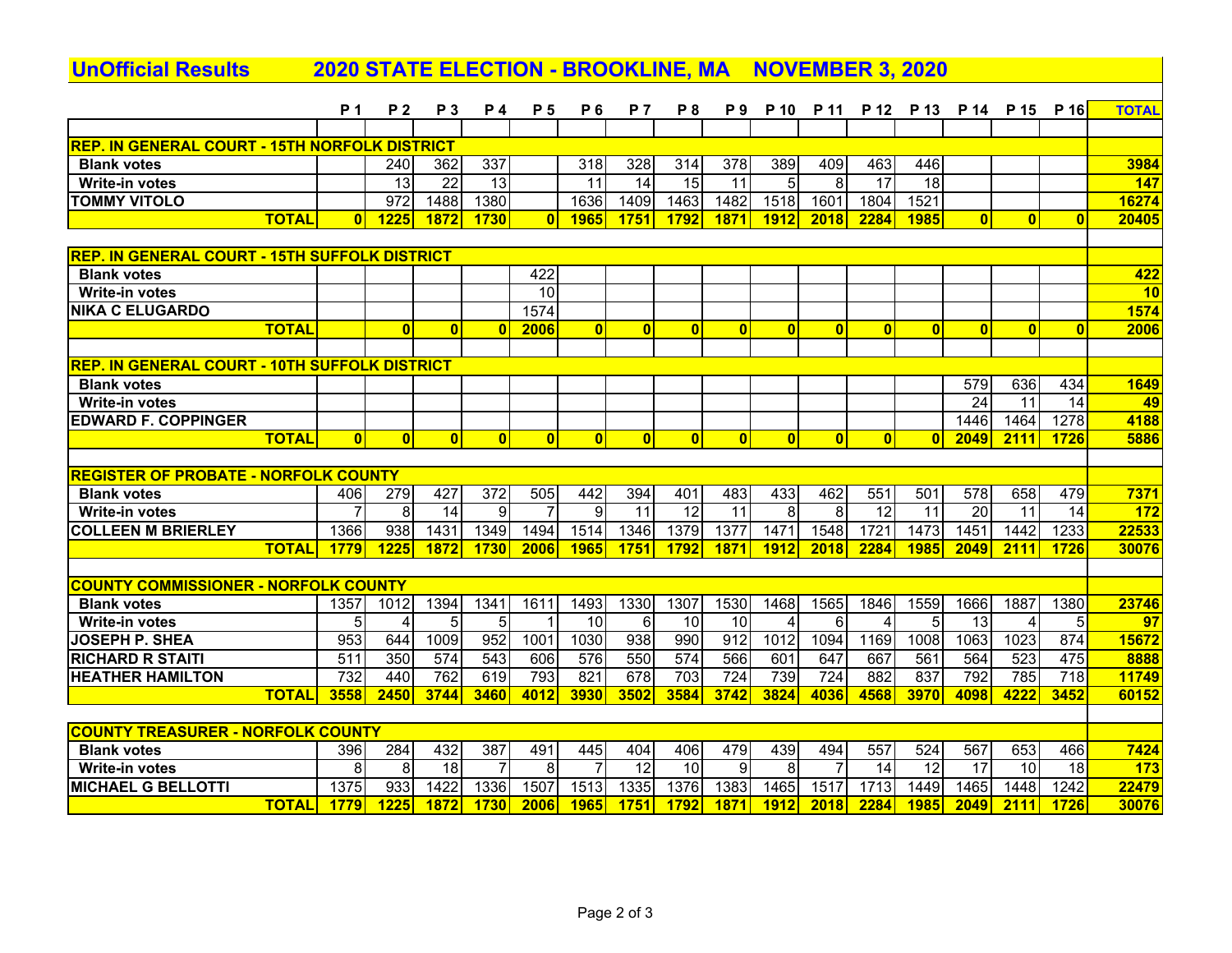| <b>UnOfficial Results</b>                         | <b>2020 STATE ELECTION - BROOKLINE, MA</b> |                  |                  |                  |                          |                  |                  |                  |                  |                 |                  |                | <b>NOVEMBER 3, 2020</b> |                         |                  |                         |               |
|---------------------------------------------------|--------------------------------------------|------------------|------------------|------------------|--------------------------|------------------|------------------|------------------|------------------|-----------------|------------------|----------------|-------------------------|-------------------------|------------------|-------------------------|---------------|
|                                                   | <b>P</b> 1                                 | P <sub>2</sub>   | <b>P3</b>        | <b>P4</b>        | <b>P</b> 5               | <b>P6</b>        | <b>P7</b>        | P 8              | <b>P</b> 9       | P 10            | P 11             | P 12           | P 13                    | P 14                    | P 15             | P 16                    | <b>TOTAL</b>  |
|                                                   |                                            |                  |                  |                  |                          |                  |                  |                  |                  |                 |                  |                |                         |                         |                  |                         |               |
| <b>SHERIFF (TO FILL VACANCY) - NORFOLK COUNTY</b> |                                            |                  |                  |                  |                          |                  |                  |                  |                  |                 |                  |                |                         |                         |                  |                         |               |
| <b>Blank votes</b>                                | 179                                        | 136              | 195              | 164              | $\overline{223}$         | $\overline{200}$ | 175              | 164              | 207              | $\frac{175}{2}$ | $\overline{220}$ | 237            | 229                     | $\overline{226}$        | $\overline{258}$ | 170                     | 3158          |
| Write-in votes                                    | 4                                          | $\overline{4}$   | $\overline{4}$   | 4                | ω                        | 5                | $\mathbf{0}$     | 5                | $\overline{7}$   | $\overline{4}$  | $\overline{2}$   | $\overline{2}$ | 8                       | 3                       |                  | 5                       | 61            |
| <b>JERRY P McDERMOTT</b>                          | 270                                        | 195              | 288              | $\overline{295}$ | 283                      | 273              | $\overline{278}$ | $\overline{222}$ | $\overline{259}$ | 316             | 283              | 404            | 352                     | 479                     | 626              | 417                     | 5240          |
| <b>PATRICK W McDERMOTT</b>                        | 1326                                       | 890              | 1385             | 1267             | 1497                     | 1487             | 1298             | 1401             | 1398             | 1417            | 1513             | 1641           | 1396                    | 1341                    | 1226             | 1134                    | 21617         |
| <b>TOTAL</b>                                      | 1779                                       | 1225             | 1872             | 1730             | 2006                     | 1965             | 1751             | 1792             | 1871             | 1912            | 2018             | 2284           | 1985                    | 2049                    | 2111             | 1726                    | 30076         |
|                                                   |                                            |                  |                  |                  |                          |                  |                  |                  |                  |                 |                  |                |                         |                         |                  |                         |               |
| <b>QUESTION 1</b>                                 |                                            |                  |                  |                  |                          |                  |                  |                  |                  |                 |                  |                |                         |                         |                  |                         |               |
| <b>Blank votes</b>                                | 114                                        | 113              | 126              | 145              | 136                      | 103              | 155              | 110              | 159              | 123             | 144              | 128            | 124                     | 143                     | 131              | 64                      | 2018          |
| <b>YES</b>                                        | 1297                                       | 839              | 1373             | 1245             | 1452                     | 1508             | 1252             | 1372             | 1369             | 1406            | 1469             | 1673           | 1411                    | 1425                    | 1502             | 1269                    | 21862         |
| <b>NO</b>                                         | 368                                        | $\overline{273}$ | $\overline{373}$ | $\overline{340}$ | $\overline{418}$         | 354              | 344              | $\overline{310}$ | $\overline{343}$ | 383             | 405              | 483            | 450                     | 481                     | 478              | 393                     | 6196          |
| <b>TOTAL</b>                                      | 1779                                       | 1225             | 1872             | 1730             | 2006                     | 1965             | 1751             | 1792             | 1871             | 1912            | 2018             | 2284           | 1985                    | 2049                    | 2111             | 1726                    | 30076         |
|                                                   |                                            |                  |                  |                  |                          |                  |                  |                  |                  |                 |                  |                |                         |                         |                  |                         |               |
| <b>QUESTION 2</b>                                 |                                            |                  |                  |                  |                          |                  |                  |                  |                  |                 |                  |                |                         |                         |                  |                         |               |
| <b>Blank votes</b>                                | 91                                         | 96               | 86               | 104              | 121                      | 62               | 102              | 79               | 141              | 90              | $\overline{113}$ | 81             | 93                      | 129                     | 137              | 57                      | 1582          |
| <b>YES</b>                                        | 1235                                       | 785              | 1285             | 1139             | 1374                     | 1438             | 1221             | 1335             | 1265             | 1283            | 1387             | 1566           | 1306                    | 1208                    | 1120             | 1033                    | <b>19980</b>  |
| <b>NO</b>                                         | 453                                        | 344              | 501              | 487              | 511                      | 465              | $\overline{428}$ | 378              | 465              | 539             | 518              | 637            | 586                     | 712                     | 854              | 636                     | 8514          |
| <b>TOTAL</b>                                      | 1779                                       | 1225             | 1872             | 1730             | 2006                     | <b>1965</b>      | 1751             | 1792             | 1871             | <b>1912</b>     | 2018             | 2284           | <b>1985</b>             | 2049                    | 2111             | 1726                    | 30076         |
|                                                   |                                            |                  |                  |                  |                          |                  |                  |                  |                  |                 |                  |                |                         |                         |                  |                         |               |
| <b>QUESTION 3</b>                                 |                                            |                  |                  |                  |                          |                  |                  |                  |                  |                 |                  |                |                         |                         |                  |                         |               |
| <b>Blank votes</b>                                | 248                                        | 185              | $\overline{263}$ | $\overline{274}$ | 253                      | 228              | $\overline{252}$ | $\overline{223}$ | $\overline{347}$ | 305             | 298              | 240            | 219                     | $\overline{225}$        | 247              | 137                     | 3944          |
| <b>YES</b>                                        | 1061                                       | 700              | 1127             | 1018             | 1256                     | 1264             | 1059             | 1157             | 1063             | 1157            | 1201             | 1476           | 1258                    | 1232                    | 1239             | 1058                    | 18326         |
| <b>NO</b>                                         | 470                                        | 340              | 482              | 438              | 497                      | 473              | 440              | 412              | 461              | 450             | 519              | 568            | 508                     | 592                     | 625              | 531                     | 7806          |
| <b>TOTAL</b>                                      | 1779                                       | 1225             | 1872             | 1730             | 2006                     | 1965             | 1751             | 1792             | 1871             | 1912            | 2018             | 2284           | <b>1985</b>             | 2049                    | 2111             | 1726                    | 30076         |
|                                                   |                                            |                  |                  |                  |                          |                  |                  |                  |                  |                 |                  |                |                         |                         |                  |                         |               |
| <b>QUESTION 4</b>                                 |                                            |                  |                  |                  |                          |                  |                  |                  |                  |                 |                  |                |                         |                         |                  |                         |               |
| <b>Blank votes</b>                                | 187<br>1297                                | 159<br>871       | 175<br>1406      | 201<br>1257      | $\overline{202}$<br>1520 | 129<br>1563      | 175<br>1344      | 158<br>1424      | 246<br>1400      | 208<br>1422     | 202<br>1529      | 183<br>1735    | 165<br>1481             |                         |                  |                         | 2390          |
| <b>YES</b><br><b>NO</b>                           | 295                                        | 195              | 291              | 272              | 284                      | 273              | 232              | 210              | 225              | 282             | 287              | 366            | 339                     |                         |                  |                         | 18249<br>3551 |
| <b>TOTAL</b>                                      | 1779                                       | 1225             | 1872             | 1730             | 2006                     | 1965             | 1751             | 1792             | 1871             | 1912            | 2018             | 2284           | <b>1985</b>             | $\overline{\mathbf{0}}$ | $\mathbf{0}$     | $\bf{0}$                | 24190         |
|                                                   |                                            |                  |                  |                  |                          |                  |                  |                  |                  |                 |                  |                |                         |                         |                  |                         |               |
| <b>QUESTION 5</b>                                 |                                            |                  |                  |                  |                          |                  |                  |                  |                  |                 |                  |                |                         |                         |                  |                         |               |
| <b>Blank votes</b>                                | $\overline{211}$                           | 187              | $\overline{203}$ | 219              | 238                      | 168              | 213              | 179              | 282              | 233             | 246              | 241            | 210                     |                         |                  |                         | 2830          |
| <b>YES</b>                                        | 1467                                       | $\overline{927}$ | 1551             | 1375             | 1631                     | 1685             | 1432             | 1532             | 1485             | 1580            | 1673             | 1899           | 1657                    |                         |                  |                         | 19894         |
| <b>NO</b>                                         | 101                                        | $\overline{111}$ | $\overline{118}$ | 136              | 137                      | $\overline{112}$ | 106              | $\overline{81}$  | 104              | 99              | $\overline{99}$  | 144            | 118                     |                         |                  |                         | 1466          |
| <b>TOTAL</b>                                      | 1779                                       | <b>1225</b>      | 1872             | 1730             | 2006                     | 1965             | 1751             | 1792             | 1871             | 1912            | 2018             | 2284           | <b>1985</b>             | $\mathbf{0}$            | $\bf{0}$         | $\overline{\mathbf{0}}$ | 24190         |